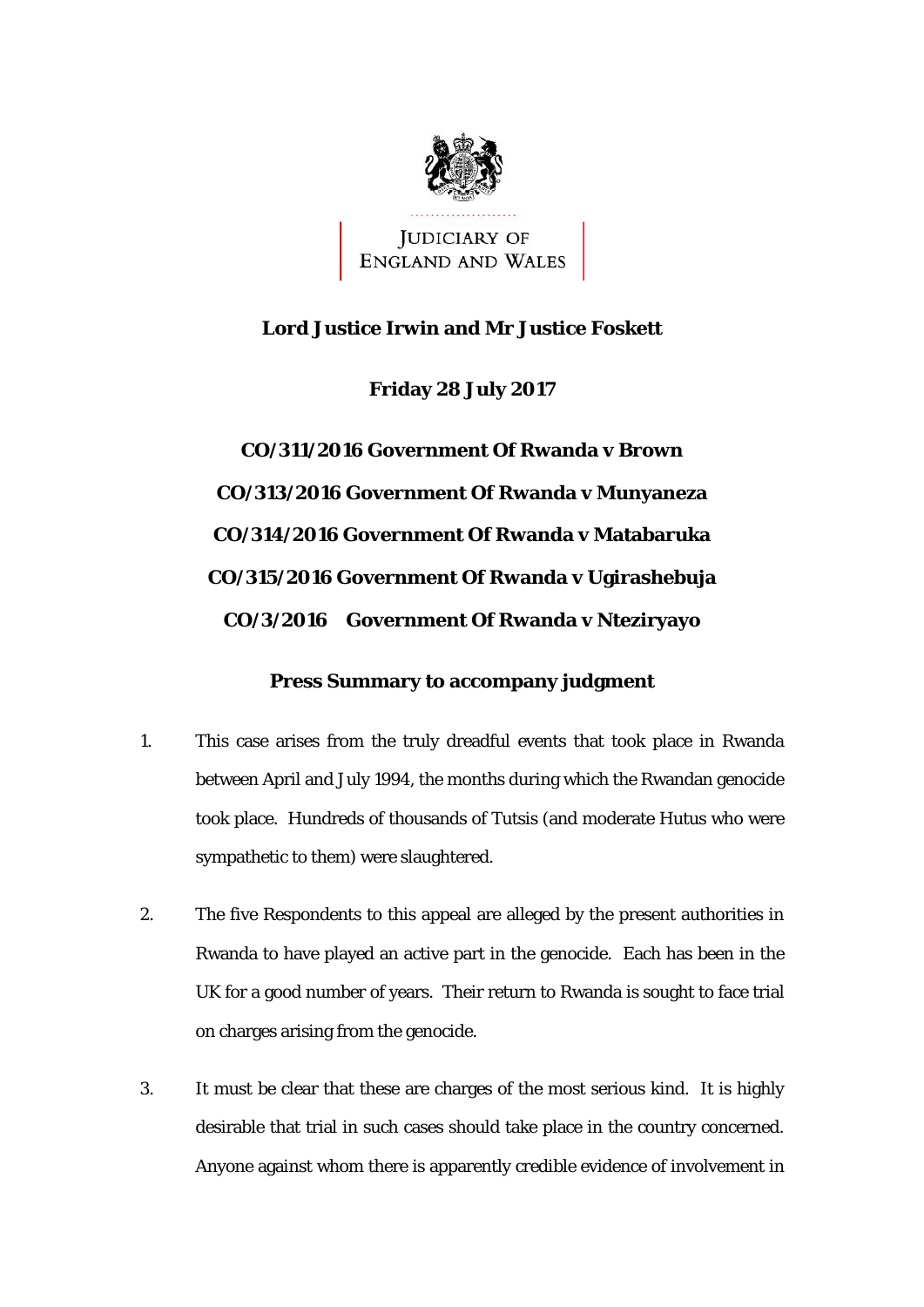genocide should face trial and, subject to the requirements of law, any such trial should take place in Rwanda. It is highly undesirable that Britain should become a haven for *genocidaires* fleeing trial or seeking impunity.

- 4. Each Respondent strenuously denies the allegations made.
- 5. The primary issue in these extradition proceedings is whether they are at real risk of a flagrant denial of justice if returned to Rwanda. Their case is that they are.
- important backdrop to the present proceedings. 6. These proceedings are a sequel to proceedings that took place in 2008 and 2009 involving four out of these five Respondents. The Divisional Court on that occasion (Laws and Sullivan LJJ) decided, on the evidence then available, that the four Respondents with whom they were dealing (Brown/Bajinya, Munyaneza, Nteziryayo and Ugirashebuja) would be at real risk of not receiving a fair trial if returned to Rwanda and should not be extradited: see [2009] EWHC 770 (Admin). That decision was not appealed. It forms an
- 7. In 2010, Parliament passed legislation which would allow these men to be tried for these alleged crimes in England. The Government of Rwanda has declined to cooperate in such trials, which has meant they could not be mounted.
- 8. Issues other than that identified in paragraph 5 above have arisen in the present proceedings, but the principal question has been whether there are sufficient grounds for thinking that the Rwandan justice system has changed over recent years, such that this court can now find that the Respondents would not be at real risk of unfair trial in Rwanda if returned. The then Deputy Senior District Judge, now Senior District Judge Arbuthnot, sitting in the Westminster Magistrates' Court, decided in December 2015 after a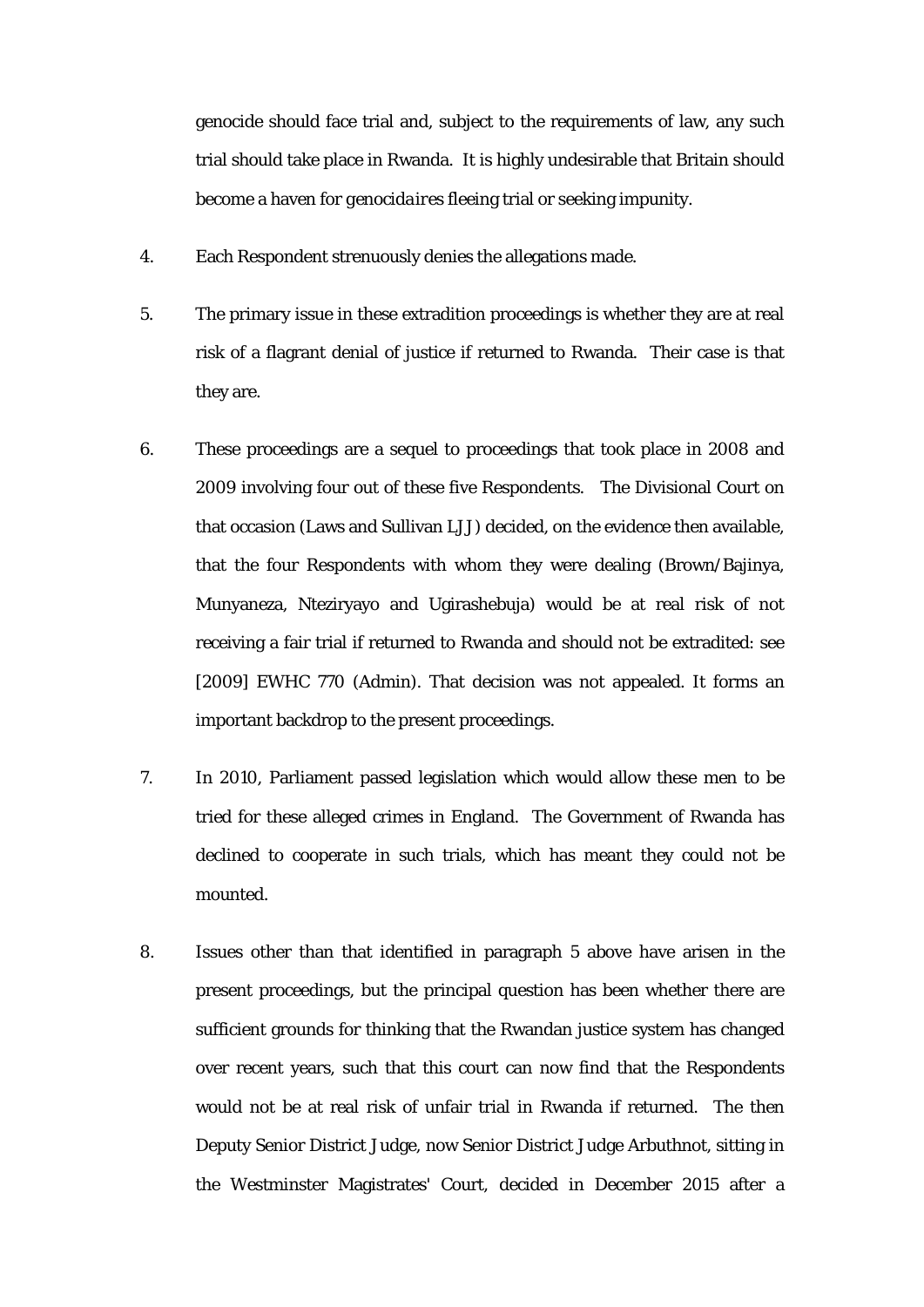be adequately deployed in Rwanda so as to overcome inbuilt concerns about lengthy hearing that they would not receive a fair trial and declined to order extradition because, in summary, the defence of each Respondent could not the fairness of the judicial system. The role of this court has been to decide whether she was right.

- a real risk of a flagrant denial of justice for these men if returned to Rwanda. The system there is such that there is a real risk that innocent men might be genocide to obtain and present evidence and be adequately represented in 9. We have concluded that, as matters stand, SDJ Arbuthnot was right: there is wrongly convicted. That judgment is based on a detailed examination of extensive evidence, some of it having emerged since the proceedings before the Senior District Judge. We do not attempt to summarise it here, since the picture might be over-simplified or reduced to generalisations. Our reasoning is fully set out in the judgment. Our concerns focus on the political pressures on the judicial system, the independence of the judges, the difficulties and fears of witnesses and particularly the capacity of defendants to allegations of their defence.
- in courts known as *gacaca* courts: the word means 'lawn'. These were courts convicted many people and passed extremely lengthy prison sentences. These 10. In relation to two of the men (Mutabaruka and Nteziryayo), we have concluded they should not in any event be returned. They have each been the subject of earlier criminal proceedings in their absence in Rwanda, conducted set up under Rwandan law, conducted with no professional judges or lawyers, and limited formality or procedural regularity. The *gacaca* courts have two men have been convicted or acquitted (or both) in *gacaca* courts. Their return would breach the principle of double jeopardy or would represent an abuse of process, for the reasons set out in the judgment.